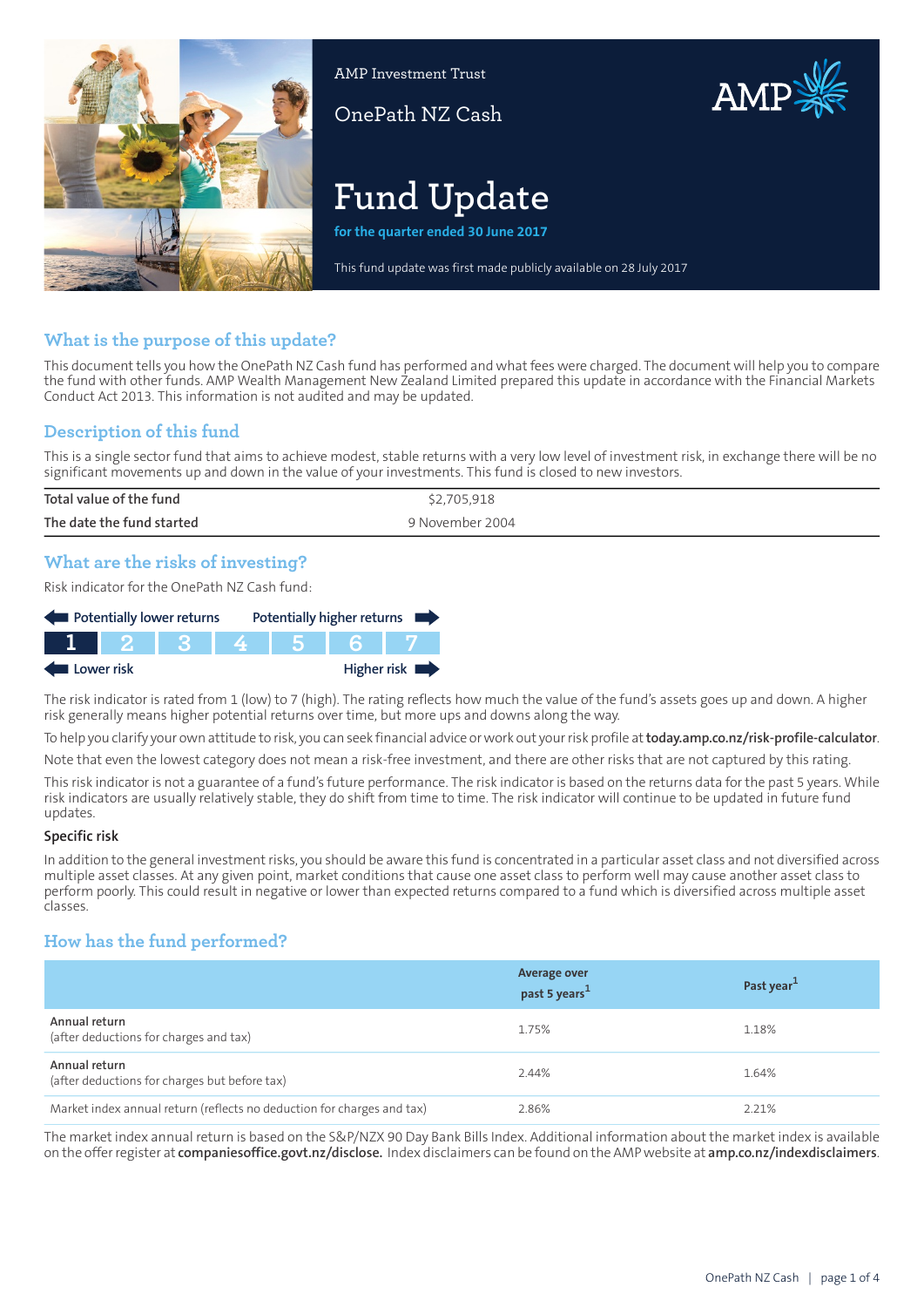#### **Annual return graph**



This shows the return after fund charges and tax for each of the last 10 years ending 31 March. The last bar shows the average annual return for the last 10 years, up to 30 June 2017.

**Important:** This does not tell you how the fund will perform in the future.

Returns in this update are after tax at the highest prescribed investor rate (PIR) of tax for an individual New Zealand resident. Your tax may be lower.

#### **What fees are investors charged?**

Investors in the OnePath NZ Cash fund are charged fund charges. In the year to 31 March 2017 these were:

|                                             | % of net asset value                                                     |
|---------------------------------------------|--------------------------------------------------------------------------|
| Total fund charges                          | 1.08%*                                                                   |
| Which are made up of -                      |                                                                          |
| Total management and administration charges | 1.08%                                                                    |
| Including -                                 |                                                                          |
| Manager's basic fee                         | 0.66%                                                                    |
| Other management and administration charges | 0.42%                                                                    |
| Total performance-based fees                | $0.00\%$                                                                 |
| <b>Other charges</b>                        | Dollar amount per investor or description<br>of how charge is calculated |
| nil                                         |                                                                          |

\* Based on a decrease in regulatory and administration costs and expenses, the Manager estimates that the total fund charges for the next scheme year will be 0.99% of the net asset value.

Investors may also be charged individual action fees for specific actions or decisions (for example, for withdrawing from or switching funds). See the 'fees and other charges' document on the entry relating to the offer of interests in the AMP Investment Trust maintained on the offer register (**[companiesoffice.govt.nz/disclose](http://companiesoffice.govt.nz/disclose)**) for more information about those fees.

Small differences in fees and charges can have a big impact on your investment over the long term.

#### **Example of how this applies to an investor**

Craig had \$10,000 in the fund at the start of the year and did not make any further contributions. At the end of the year, Craig received a return after fund charges were deducted of \$118.00 (that is 1.18% of his initial \$10,000). Craig also paid \$0.00 in other charges. This gives Craig a total return after tax of \$118.00 for the year.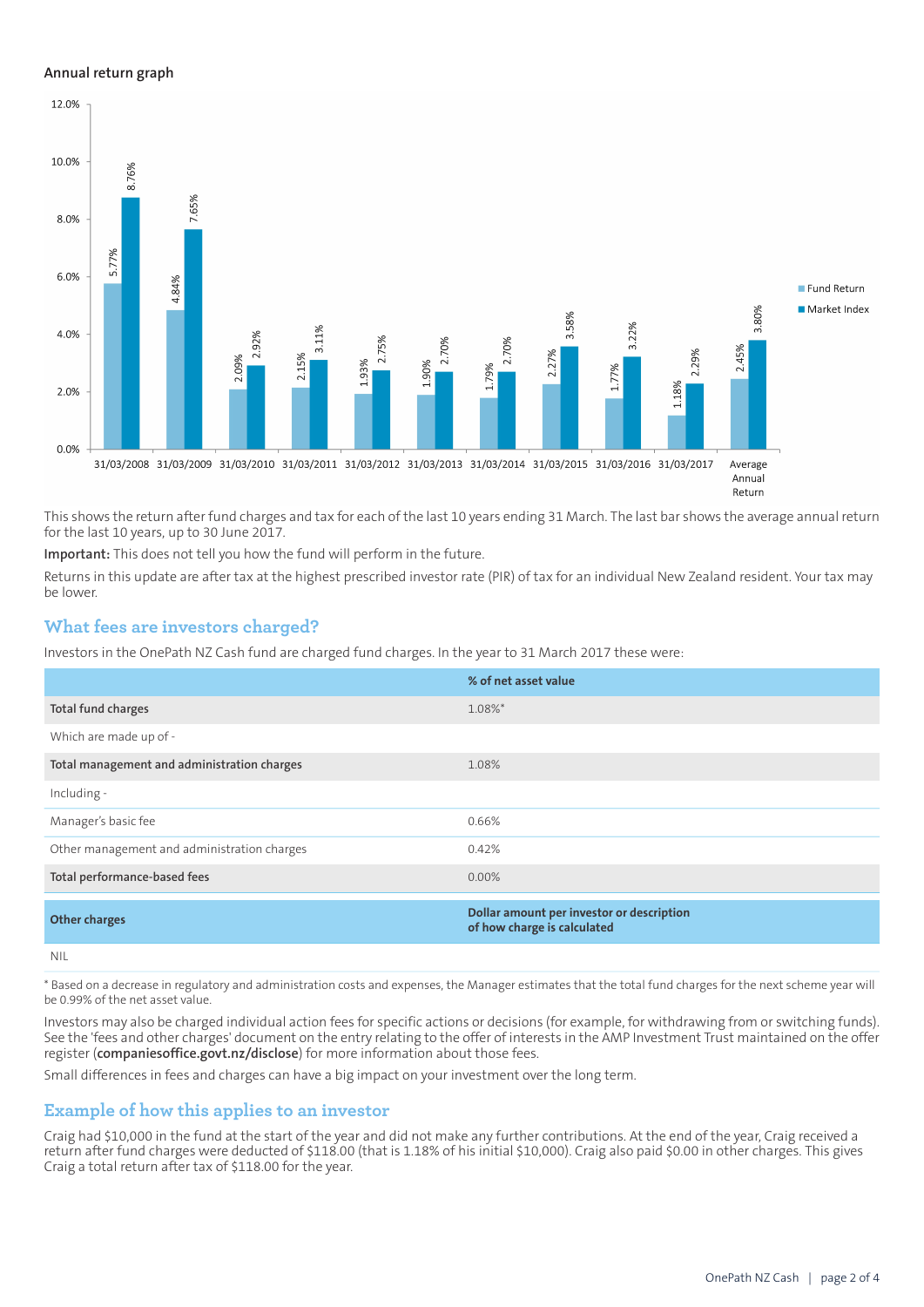## **What does the fund invest in?**

# **Actual investment mix<sup>2</sup>**

This shows the types of assets that the fund invests in.



#### **Target investment mix**

This shows the mix of assets that the fund generally intends to invest in.

| <b>Asset Type</b>            | <b>Allocation</b> |
|------------------------------|-------------------|
| Cash and cash equivalents    | 100.00%           |
| New Zealand fixed interest   | 0.00%             |
| International fixed interest | 0.00%             |
| Australasian equities        | 0.00%             |
| International equities       | 0.00%             |
| Listed property              | 0.00%             |
| Unlisted property            | 0.00%             |
| Commodities                  | 0.00%             |
| Other                        | 0.00%             |

## **Top 10 investments<sup>2</sup>**

|                | <b>Name</b>              | Percentage<br>of fund<br>net assets | <b>Asset Type</b>         | <b>Country</b>           | <b>Credit rating</b><br>(if applicable) |
|----------------|--------------------------|-------------------------------------|---------------------------|--------------------------|-----------------------------------------|
| $\mathbf{1}$   | ANZ Wholesale Cash Fund  | 100.00%                             | Cash and cash equivalents | New Zealand              | N/A                                     |
| $\overline{2}$ | $\overline{\phantom{a}}$ | $\sim$                              | $\sim$                    | $\overline{\phantom{a}}$ | $\overline{\phantom{a}}$                |
| $\overline{3}$ | $\overline{\phantom{a}}$ | $\sim$                              | $\overline{\phantom{a}}$  | $\sim$                   | $\overline{\phantom{a}}$                |
| $\overline{4}$ | $\overline{\phantom{a}}$ | $\sim$                              | $\overline{\phantom{a}}$  | $\sim$                   | $\sim$                                  |
| 5              | $\sim$                   | $\sim$                              | $\sim$                    | $\sim$                   | $\sim$                                  |
| 6              | $\overline{\phantom{a}}$ | $\sim$                              | $\sim$                    | $\sim$                   | $\sim$                                  |
| $\overline{7}$ | $\sim$                   | $\sim$                              | $\sim$                    | $\sim$                   | $\overline{\phantom{a}}$                |
| 8              | $\sim$                   | $\overline{\phantom{a}}$            | $\overline{\phantom{a}}$  | $\sim$                   | $\overline{\phantom{a}}$                |
| 9              | $\sim$                   | $\sim$                              | $\sim 100$ km s $^{-1}$   | $\sim$                   | $\sim$                                  |
| $10 -$         |                          | $\sim$                              | $\sim 10^{-10}$ m $^{-1}$ | $\sim$                   | $\sim$                                  |

The top 10 investments make up 100.00% of the fund.